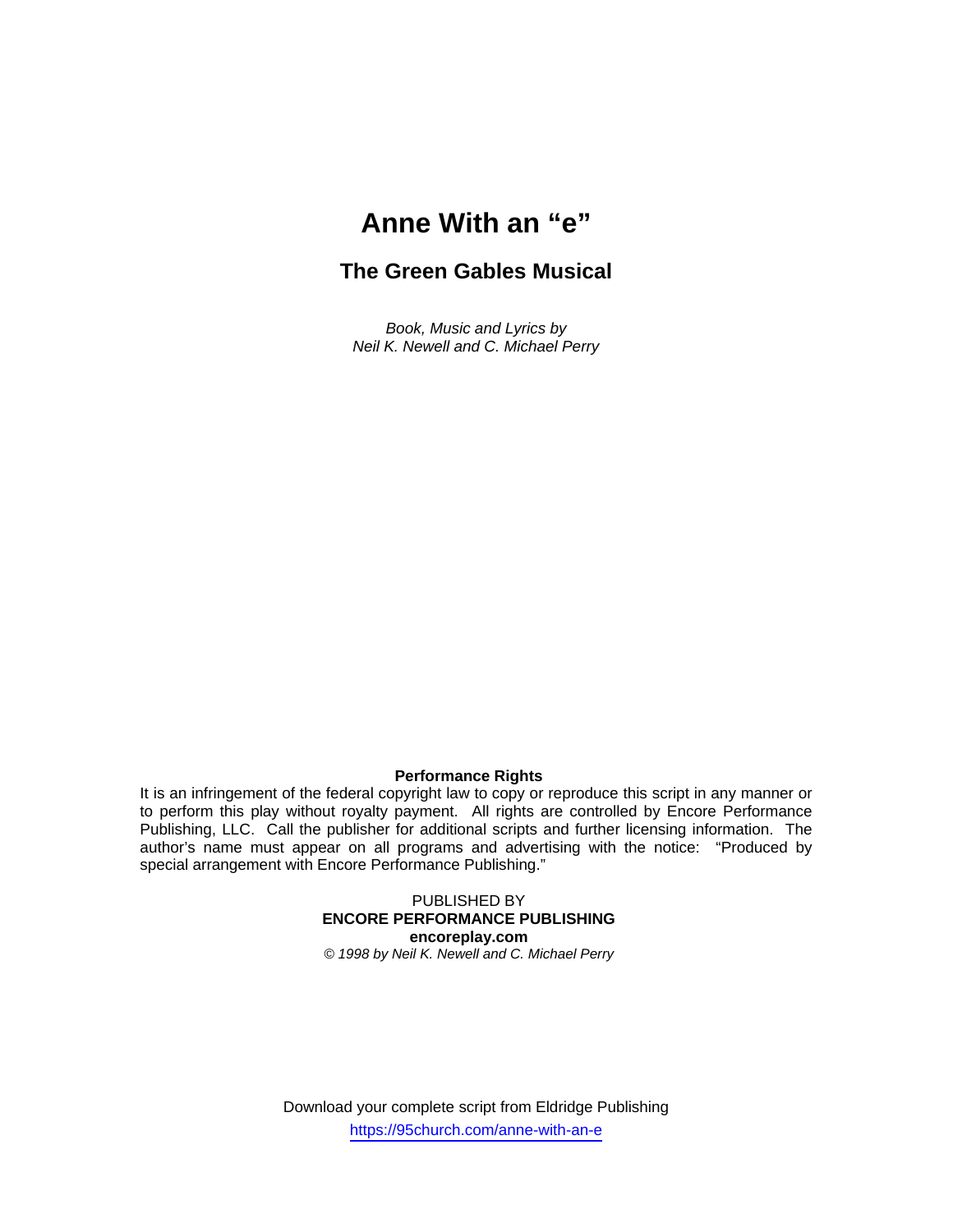#### *2*

### **STORY OF THE PLAY**

"Anne of Green Gables," by L. M. Montgomery, is an enduring story of innocence, joy, and the true meaning of love that has delighted and inspired readers for nearly a century. Now this heartwarming story of the irrepressible Anne Shirley is impressively adapted to the stage with an inspired a musical score! The story begins as Anne arrives at Green Gables and follows her through mishaps and adventures, through Matthew's death and her reconciliation with Gilbert, and finally to her determination to stay at Green Gables and help Marilla while pursuing her education. There are numerous beautiful songs including "Breath of Air!"; "Bosom Friends"; "The Lady of SHALOTT"; "The Perfect Man," and "Bend in the Road." This charming, faithful adaptation appeals to those of every generation. Full evening.

**"Anne ... with an 'e' - The Green Gables Musical"** was first produced by the Spanish Fork Community Theatre on July 19, 1998. The premiere production was the second highest grossing production in the twenty-year history of the Utah theatre. Produced by Cherie Murray, Directed by C. Michael Perry, Choreographed by Tara Christopher, Musical direction by Steve Boothe and Gregory Lawrence Duffin, Sets Designed by Jim Nicholet and LeEarl Peck.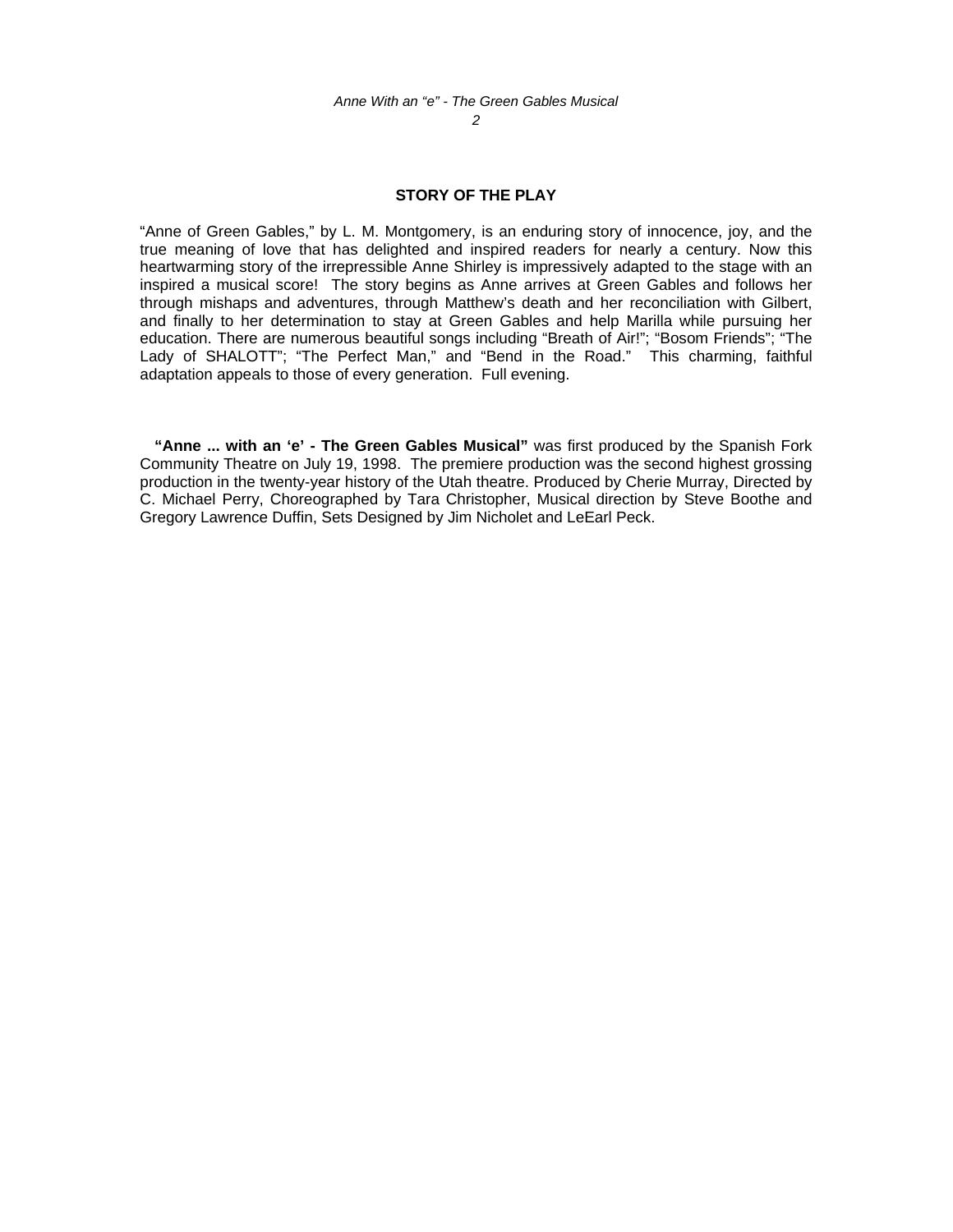*Anne With an "e" - The Green Gables Musical* 

*3* 

### **CAST OF CHARACTERS**

*Widely flexible cast: approx.4 m, 8 w, + numerous Children and Adult extras* 

Matthew Cuthbert Matthew Cuthbert Matthew Cuthbert Matthew Cuthbert Matthew Cuthbert Matthew Matthew Matthew M<br>
Anne Shirley Gilbert Blythe Mr. Phillips Rachel Lynde

# **Main Male Roles**: **Main Female Roles:**

Diana Barry Mrs. Barry Lucilla Hutton Miss Muriel Stacy Mrs. Maria Evans (Orator)

Ruby Gillis<br>Ellie Spurgeon Jane Andrews **Katie** 

# **Children with speaking roles:** Children with non-speaking roles:<br>Ruby Gillis discription of the solution of the state Pie

Prissy Andrews in the contract of the contract of the contract of the Sophia Sophia Julia Bell Arty **Carrie Carrie Carrie Carrie Carrie Carrie Carrie Carrie Carrie Carrie Carrie Carrie Carrie Carrie Carrie Carrie Carrie Carrie Carrie Carrie Carrie Carrie Carrie Carrie Carrie Carrie Carrie Carrie Carrie Carrie Carrie Carr** Charlie Sloan

### **Other Adults:**

Woman 1, 2, 3 Society Lady Mr. Barry/Man 1 Man 2

### **SYNOPSIS OF SCENES and MUSICAL NUMBERS**

**ACT I**

- #1: Overture
- **Scene 1:** Train Station, Bright River, spring, early 1900s. #2: "A Breath of Air!" *(Anne, Matthew)*
- **Scene 2:** Kitchen/Parlor, Green Gables, Avonlea, later that afternoon.
	- #3: "A Risky Thing!" *(Rachel)*
- #3a: "Sometimes!" *(Marilla)*
	- #3b: "Duet" *(Marilla, Rachel)*
	- #3c: "A Risky Thing!" Reprise *(Rachel)*
- **Scene 3:** Anne's bedroom, Green Gables, later that evening.
	- #4: "Pretty Cherry Tree" *(Anne)*
- **Scene 4:** Kitchen/Parlor, next day, evening.
	- #5: "Why Would Anyone Want to Raise a Child?" *(Marilla, Matthew)*
- **Scene 5:** Anne's bedroom, later that evening.
	- #5a: "Pretty Cherry Tree" Reprise *(Anne)*
	- #5b: Scene Change Music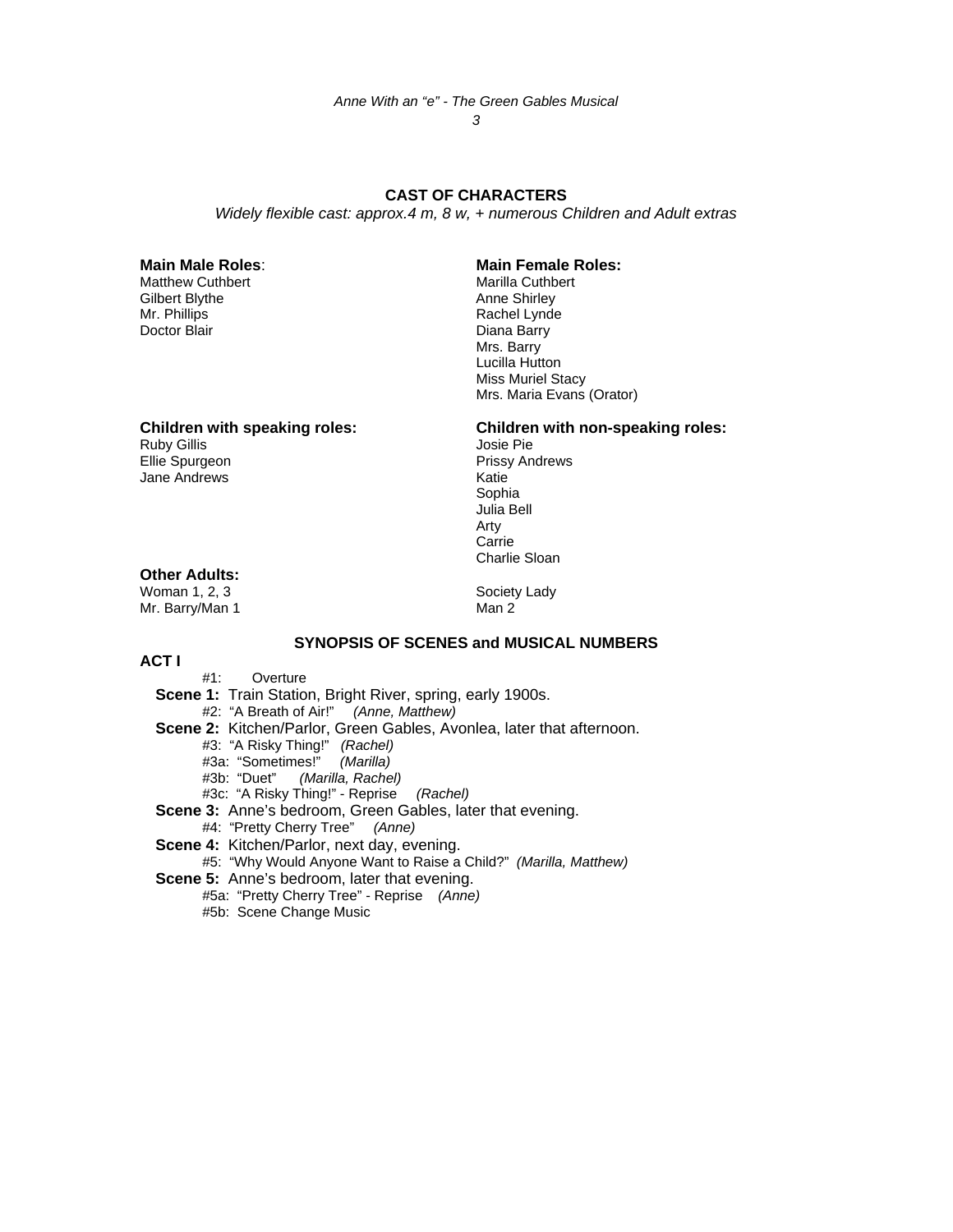*4* 

### **SYNOPSIS OF MUSICAL NUMBERS - continued**

**Scene 6:** Barry's Pond, the Sunday social, start of summer. #6a: "Bosom Friends" *(Anne, Diana, Children)*  #6b: "A Sunday Song and a Smile" *(Adults)* #6c: "A Sunday Song / Bosom Friends" *(Adults, Children)* **Scene 7:** Avonlea School, the end of summer. #7: "School!" *(Mr. Phillips, Anne, Diana, Gilbert and Children)*  #7a: Music Tag and Scene Change **Scene 8:** Kitchen/Parlor, that afternoon. #8: Scene Change **Scene 9:** Kitchen/Parlor, the following day. #9: "Bend in the Road" *(Matthew, Anne)*  **ACT II** #10: Entr'acte **Scene 1:** Barry Pond, another summer, an afternoon. #11: "The Lady of Shalott" *(Anne, Jane, Ellie, Ruby)* #12: Scene Change **Scene 2:** Yard, Green Gables, the following evening. #13: "A Little Romance" *(Anne, Matthew)* #13a: Underscore/Scene Change **Scene 3: Barry home, hours later, 3 a.m.** #14: Scene Change (Bend in the Road) **Scene 4:** Kitchen, Green Gables, the following day. #15: "A Breath of Air!" - Reprise *(Anne)*  **Scene 5:** Store, Avonlea, a Saturday afternoon. #16: "Where Anne Is" *(Marilla, Rachel, Matthew, Miss Stacy, Ensemble)* #16a: Scene Change **Scene 6:** Ballroom, the White Sands Hotel, evening of the concert. #16b: "The Lady of Shalott" *-* Reprise *(Anne, Diana)*  #17: "Anne of Green Gables" *(Gilbert)*  #17a: Tag and Scene Change **Scene 7:** Porch, Green Gables, the following summer. #18: "The Perfect Man" *(Anne, Diana)*  #18a: "Anne of Green Gables / The Perfect Man" *(Gilbert, Anne, Diana)*  #18b: Scene Change **Scene 8:** Porch, two days later. #19: Scene Change **Scene 9:** Barry's Road / Porch, Green Gables. #20: "The Bend in the Road" – Reprise (Finale) *(Anne, Gilbert, Marilla, Rachel, Matthew)* #21: Curtain Call *(Ensemble)*  #22: Exit Music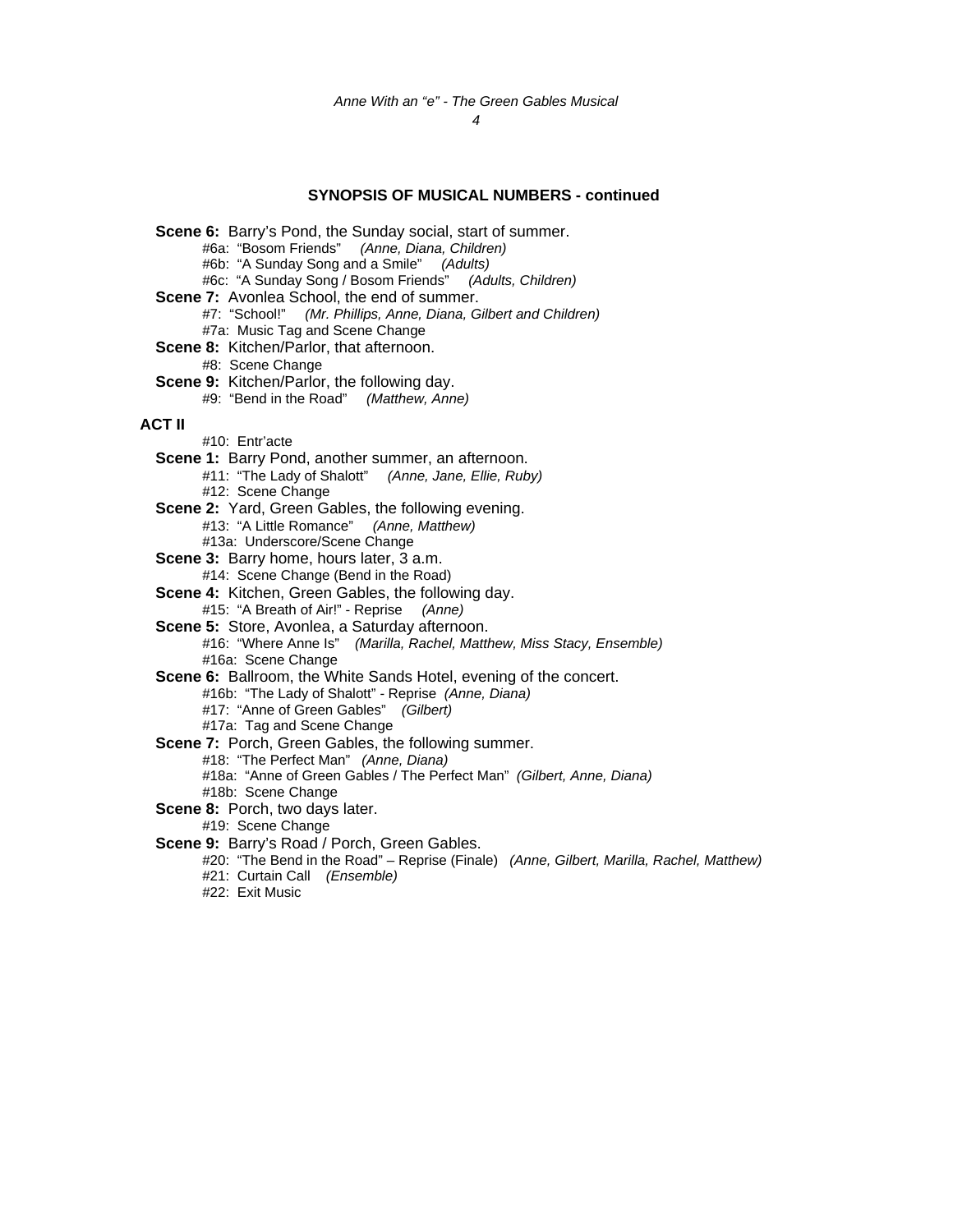*5* 

### **ACT I**

### **MUSICAL #1 – OVERTURE**

### **SCENE 1**

*(Train station at Bright River, Prince Edward Island, Canada, a small town on a peninsula stretching into the Gulf of St. Lawrence. Late spring afternoon in the early 1900s. MATTHEW CUTHBERT, a simple, shy man, well into his 60s, turns the corner and is surprised to see a girl, nearly 13 years old and dressed in a very short, very tight, ugly dress of yellowish grey wincey. She has a faded brown sailor hat over two long braids of very thick, very red hair. She is full of spirit and vivacity. A shabby, old-fashioned carpet bag is tucked under her arm. This is ANNE SHIRLEY, soon to be Anne of Green Gables. Matthew stares awkwardly at the girl for a few moments as though he is dumbstruck.)* 

ANNE: *(One hand grasps the handle of her carpet bag, the other she holds out to MATTHEW.)*  Are you Mr. Matthew Cuthbert?

MATTHEW: Well now …

ANNE: Of Green Gables?

MATTHEW: I suppose I am.

ANNE: Anne Shirley. The matron said I should wait at the station until you arrived.

- MATTHEW: You're from the orphanage?
- ANNE: I was this morning, but today ... today I am Anne of Green Gables. Isn't the world full of wonderful surprises?

MATTHEW: I reckon it is.

ANNE: I was beginning to be afraid you weren't coming and I had made up my mind I would go down the track and climb into that big cherry tree at the bend and stay all night. Wouldn't it be lovely to sleep in a wild cherry tree all white with bloom in the moonshine?

MATTHEW: The matron didn't send anyone else?

ANNE: I am sure she wanted to. The orphanage is spilling over with children. Oh, Mr. Cuthbert, I feel as though I just stepped into a fairy tale!

- MATTHEW: *(At a loss as to what to do, HE smiles, takes HER hand.)* The horse is over in the yard. Give me your bag.
- ANNE: Oh! I can carry it. I've got all my worldly goods in it but it isn't heavy. And if it isn't carried a certain way the handle pulls out.

*(MATTHEW awkwardly leads her to the "buggy.")*

ANNE: Do you know how often I have dreamed of this moment - the moment I would actually belong to someone? I've never belonged to anyone before - not really. Oh, but I have spent hours imagining what it would be like. Do you ever imagine things that could only come true in a fairy tale, Mr. Cuthbert?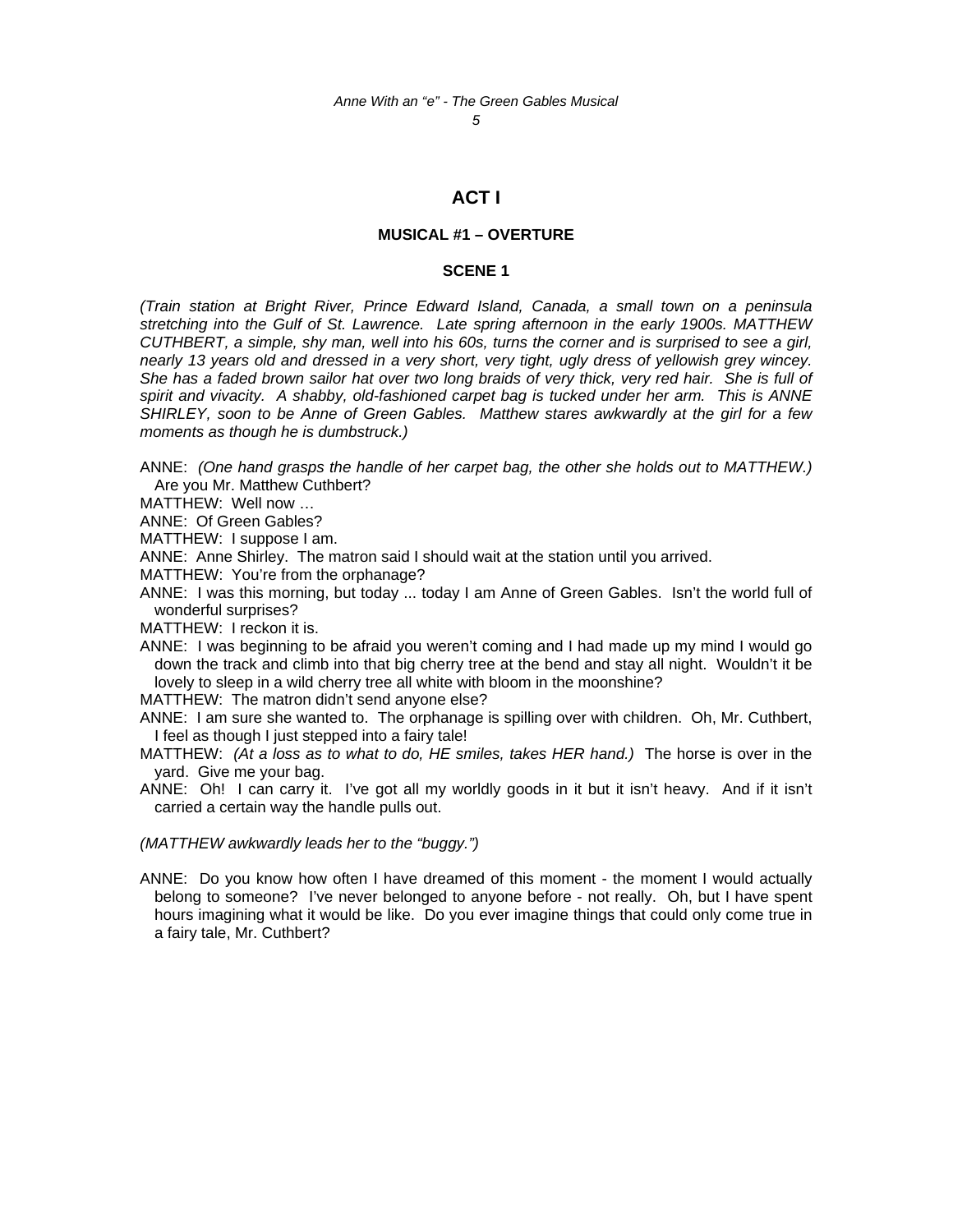### **MUSICAL #2 - A BREATH OF AIR!**

MATTHEW: Well now, I can't say as I have.

ANNE: I don't suppose you ever were an orphan, so you can't possibly understand what it is like. It's worse than anything. Can you only think of what an immensely important day it was for me when Mrs. Spencer said I was wanted by a Matthew Cuthbert and his sister Marilla? For the first time in my life, I am utterly, absolutely, contented.

*(MATTHEW helps her into the Buggy.)*

ANNE:

 TAKE A BREATH OF AIR! I CAN FEEL TOMORROW IT'S CALLING ME WAITING THERE!

 TAKE A BREATH OF AIR! I CAN TASTE THE FUTURE IF I ONLY DARE! COULD IT BE A FAIRY TALE BECKONS NOW FOR ME? LOOK AT ME, I'M ON THE TRAIL OF HAPP'LY EVER AFTERING!

ANNE: Oh, Mr. Cuthbert ... those trees they look like a bride all in white with a lovely misty veil! I've never seen a bride, but I can imagine what she would look like. I don't ever expect to be a bride myself. I'm so homely nobody will ever want to marry me - unless it might be a foreign missionary. I suppose a foreign missionary mightn't be very particular. But I do hope that some day I shall have a white dress and it will have puffed sleeves. Puffed sleeves are my highest ideal of earthly bliss. I just love pretty clothes. And I've never had a pretty dress in my life - but of course it's all the more to look forward to, isn't it?

 TAKE A BREATH OF AIR! CAN YOU SMELL THE COLUMBINE? ALL OF MY DREAMS ARE THERE TAKE A BREATH OF AIR! CAN YOU JUST IMAGINE A PLACE FREE FROM CARE? I CAN FEEL IT CALLING ME JUST BEYOND THAT BEND IF I LOOK HARD I CAN SEE A HEARTH, A HOME, A FIRE, A FRIEND

ANNE: Just now I feel pretty nearly perfectly happy. I can't feel exactly perfectly happy becausewell, what color would you call this? *(She pulls at a braid of her hair.)*